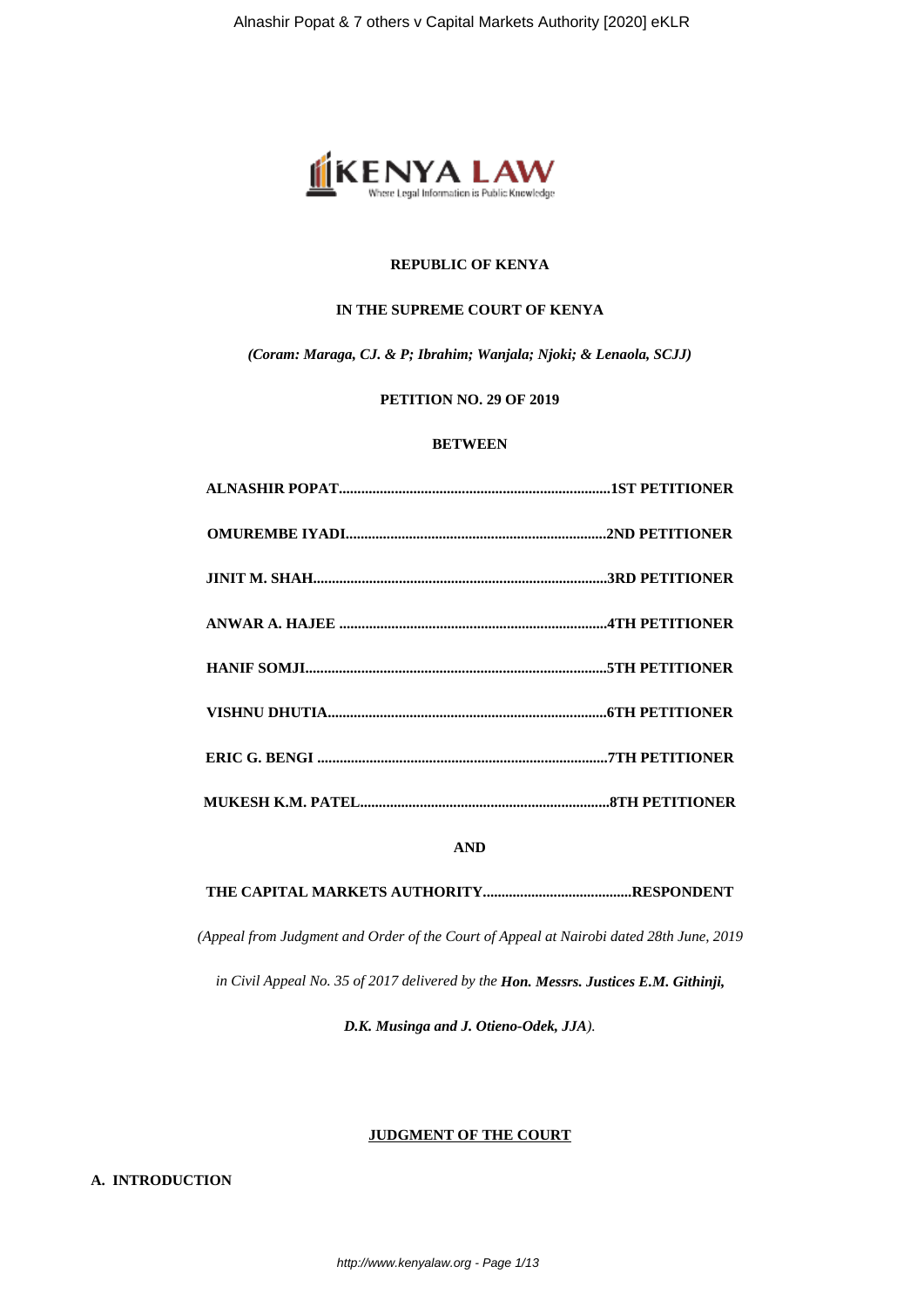**[1]** This is an appeal brought as of right under **Article 163(4)(a)** of the Constitution against the judgment of the Court of Appeal (*Githinji, Musinga and Odek, JJA*) which overturned the decision of the High Court in *Capital Markets Authority v. Alnashir Popat & 8 Others,* Constitutional Petition No. 245 of 2016. In that judgment, delivered on 28th June 2019, the Court of Appeal held that the respondent is not in breach of Article 47 of the Constitution; the provisions of the Fair Administrative Action Act, 2015; or the rules of natural justice; and as such it was not a judge in its own cause as the Capital Markets Authority Act expressly authorizes it to perform dual and overlapping, inquisitorial and enforcement functions.

### **B. BACKGROUND**

**[2]** The petitioners were non-executive directors of Imperial Bank Limited (now in receivership) (the Bank). The respondent is a statutory regulatory authority established under **Section 5** of the **Capital Markets Act** (the CMA Act) and charged with the responsibility of, *inter alia*, promoting, regulating and facilitating the development of orderly, fair and efficient capital markets in Kenya.

**[3]** On 12th August 2015, the respondent approved the Bank's application to issue to the general public a corporate bond of **Kes. 2 billion** (the bond issue). The record shows that it was only the then Bank's Managing Director, Mr. Abdulmalek Janmohamed, and the Bank's Chief Finance Officer, Mr. James Kaburu, who were privy to that application and who, together with various external transaction advisors, handled all the correspondence regarding the bond issue.

**[4]** On 15th September 2015, the Bank's said Group Managing Director, Mr. Janmohamed, collapsed and died. Immediately thereafter, one M. Naeem Shah, formerly the Bank's Head of Credit, and the said James Kaburu were appointed Acting Managing Director and Deputy Managing Director respectively.

**[5]** On 21st September 2015, the said Acting Managing Director and his deputy informed Mr. Alnashir Popat, the 1st petitioner, who was the non-executive Chairman of the Bank's Board of Directors (the Board), that the former Group Managing Director had for many years authorized illegal disbursements of vast amounts of the Bank's monies in transactions concealed from the respondent, the Central Bank of Kenya (CBK) and the Bank's Board. Alarmed by that disclosure and having failed to verify the said allegations internally, on 7th October 2015, Popat moved the Board to appoint a consultant, the FTI Consulting Group of London, to carry out a forensic audit of the Bank's financial affairs and report on its accurate financial position. The Board also resolved not to utilize the approved bond issue pending the outcome of the investigations by that consultant.

**[6]** Upon receipt of the consultant's preliminary report on 12th October 2015 revealing that the former Group Managing Director had indeed been running a scheme of fraudulent disbursements resulting in losses running into billions of shillings, the Board reported the matter to CBK. On the basis of the damning revelation in that interim report, pursuant to **Sections 43(1)** & **(2)** and **53(1)** of the **Kenya Deposit Insurance Act,** on 13th October 2015, CBK placed the Bank under receivership and appointed the Kenya Deposit Insurance Corporation its Receiver/Manager for a period of twelve (12) months. That appointment also included a declaration of a moratorium on the Bank. On the same day, the respondent, on its part, instructed the Nairobi Stock Exchange (NSE) not to proceed with the listing of the Bank's bond issue on the Fixed Income Securities Market Segment until further notice.

**[7]** Pursuant to its regulatory authority, the respondent decided to inquire into the circumstances prevailing in the Bank during the bond application and approval period to determine whether the petitioners, as directors of the Bank had, by their actions or omissions, contravened banking regulatory requirements. Consequently, on 6th May 2016, the respondent served the petitioners with notices to show cause and required them to respond, within 14 days, to seven allegations of negligence in the discharge of their mandate as directors of the Bank. In that regard, the appellants were summoned to appear before the respondent's Board on 24th May 2016 to answer those allegations. No hearing took place on that day. The appellants claim, however, that an inquisitorial hearing, which was presided by the CMA's Chairman of the Board, Mr. James Ndegwa, CMA's Chief Executive Officer, Mr. Paul Muthaura and CMA's Assistant Manager of the Licensing and Approvals Department, was held on 13th January 2016 and that is what triggered the present dispute.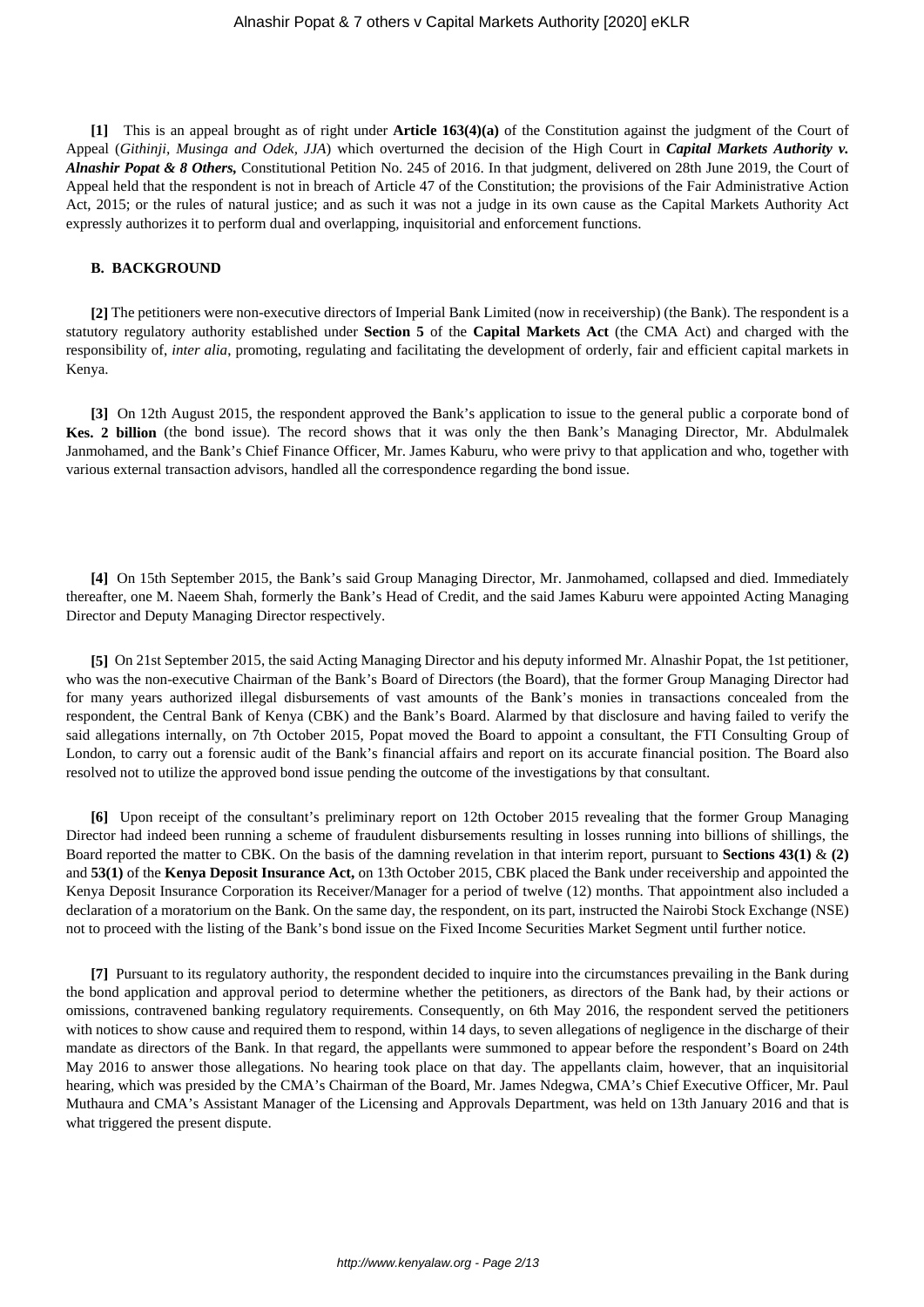#### **C. PETITION BEFORE THE HIGH COURT**

**[8]** In response to those notices, the appellants filed a constitutional petition in the High Court in which they challenged the propriety of the respondent's conduct of the enquiry. They claimed that, having approved the bond issue, and its officers, namely, the said Chairman of the Board, Mr. James Ndegwa, the Chief Executive Officer, Mr. Paul Muthaura and the Assistant Manager of the Licensing and Approvals Department, having conducted the preliminary enquiry into the matter and had now constituted themselves as adjudicators in the enforcement proceedings, the respondent was conflicted and could not be impartial in the enforcement proceedings. The petitioners also alleged contravention of a host of their constitutional rights including contravention of their right of access to information under Article 35(1)(b) of the Constitution; the right to fair administrative action under Article 47 of the Constitution; as well as the right to a fair hearing under Article 50(1) of the Constitution and sought a conservatory order to restrain the respondent from proceeding with the enquiry until the respondent had caused the receiver/manager to furnish them with certain documents from the Bank. The petitioners also sought an order of certiorari to quash the notices to show cause as well as compensation for alleged damages they suffered by that attempted enquiry. The respondent opposed that petition terming it not only frivolous but also premature.

**[9]** After hearing that petition, the High Court found that given the respondent's dual inquisitorial and enforcement mandate and the fact that it had admittedly considered and approved the bond issue as merited, a well informed and fair minded observer, given all facts would conclude that there existed a possibility of bias on the part of the respondent against the appellants. Finding, further, that the respondent's regulatory mandate would not be hampered as it could, under Section 11A of the CMA Act, delegate its functions to an independent body, the High Court accordingly quashed the notices to show cause issued to the appellants.

## **D***.* **APPEAL BEFORE THE COURT OF APPEAL**

**[10]** On the respondent's appeal and the appellants' cross-appeal against that decision, the Court of Appeal held that since the CMA Act expressly authorized the overlapping inquisitorial and enforcement functions, the respondent is expected to make unprejudiced judgment on matters it has investigated. It consequently allowed the appeal and dismissed the cross-appeal clarifying that the respondent was at liberty to continue with the administrative proceedings it had commenced against the appellants. The Court of Appeal also awarded costs of the petition in the High Court and on appeal to the respondent. That decision provoked the present appeal before this Court.

#### **E. APPEAL BEFORE THE SUPREME COURT**

**[11]** Upon consideration of the 14 grounds of appeal, it is clear to us that the substratum of this appeal is the propriety of the dual statutory mandate granted to the respondent as the investigator and enforcer of capital markets infractions in Kenya. The appeal thus raises three major issues: *whether the overlapping roles that the Capital Markets Act vests in the Capital Markets Authority constitute a violation of Articles 47(1) and 50(1) (as read with Article 25(c)) of the Constitution; whether Section 11(3) (cc) and (h) of the Capital Markets Act which authorizes the overlapping is and should be declared unconstitutional; and whether the respondent's attempted enforcement proceedings were or were likely to be biased against the petitioners*.

## **F***.* **PETITIONERS' SUBMISSIONS**

**[12]** On the first issue, the petitioners argue that both Articles 50(1) and 47(1) of the Constitution espouse the twin tenets of natural justice: *nemo judex in causa sua* (no man should be a judge in his own cause) and *audi alteram partem* (no man should be condemned unheard)*.* These twin principles are so jealously guarded that they comprise one of the only two constitutional rights that, pursuant to Article 25(c) of the Constitution, cannot be limited.

**[13]** The petitioners argue that by vesting both inquisitorial/investigative and enforcement functions in the respondent, Section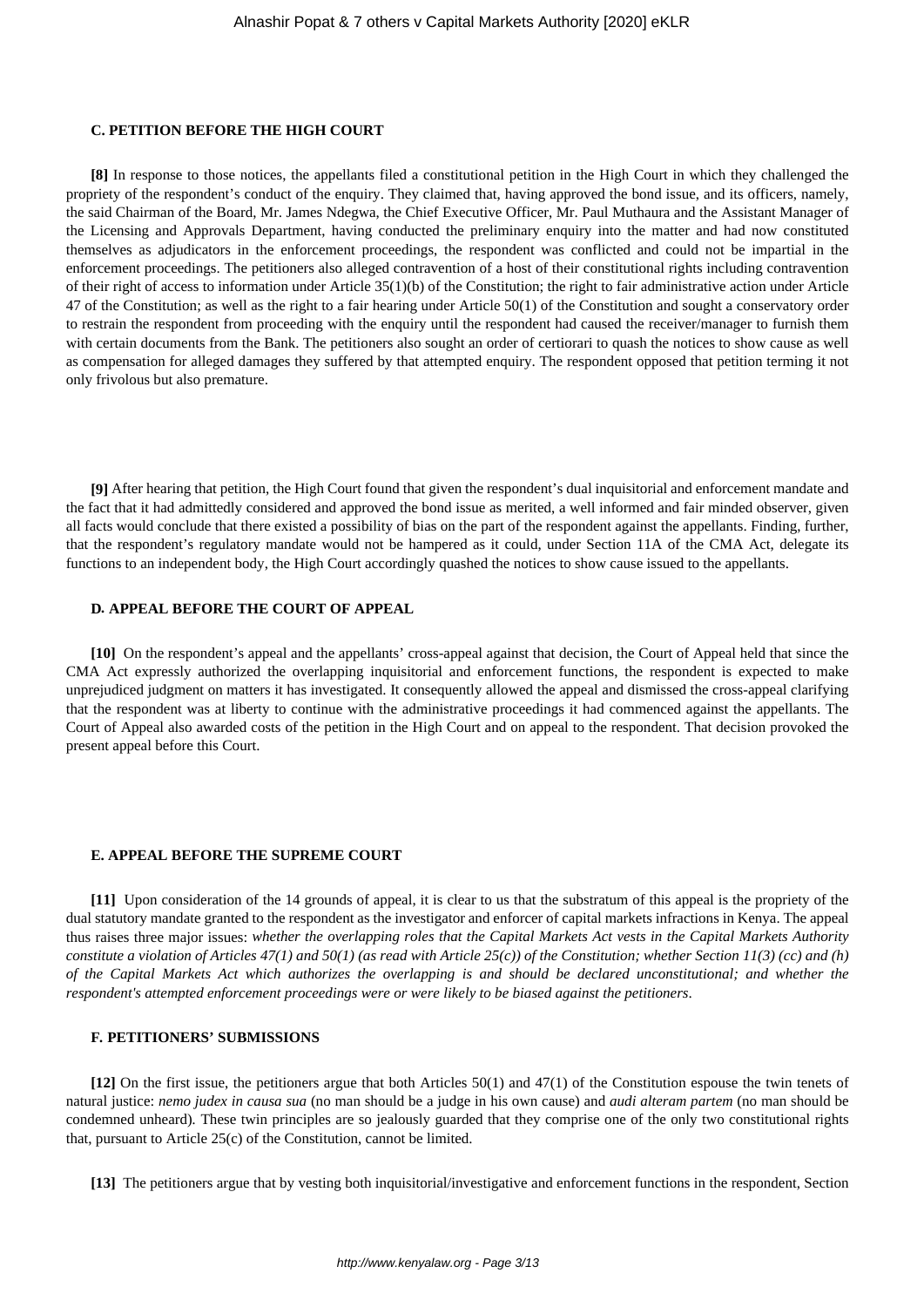$11(3)(cc)$  & (h) of the CMA Act is unconstitutional for being inconsistent with Articles 47(1) and 50(1) of the Constitution. They contend that for the officers of the respondent who had been involved in the inquisitorial/investigatory hearings, on the basis of which the respondent formulated the seven allegations (equivalent to charges) against the petitioners, to constitute themselves the adjudication panel in the subsequent enforcement proceedings is tantamount to being the accuser, investigator, prosecutor and judge at the same time. Such act will not only offend the rules of natural justice, but such officers are likely to be biased against the petitioners, thus clearly flouting the petitioners' rights under Articles 47(1) and 50(1) of the Constitution.

**[14]** The petitioners further argue that by requiring them to respond to the seven accusations leveled against them within 14 days and proceeding with the hearing of the inquiry on dates the petitioners' counsel was unavailable, the respondent denied them the right to legal representation by counsel of their choice and an opportunity to prepare their defence. To make matters worse, the petitioners argue, the respondent ignored their request to invoke Section 33D of the CMA Act and Article 35(1)(b) of the Constitution and obtain for them the documents they required from the Central Bank of Kenya's appointed receiver/manager to enable them prepare their defence. As such, notwithstanding the express authorization by the CMA Act of these duality of inquisitorial and enforcement functions, these acts also flout their rights under Articles 47(1) and 50(1) of the Constitution. They cite *Imaran Limited & 6 others v Central Bank of Kenya & 5 others* [2016] eKLR in support of that submission.

**[15]** In further support of their case, the petitioners cite several authorities from comparative jurisdictions. The first one is the decision of the Supreme Court of Canada in **Québec Inc. v. Quebec** *(Régie des permis d'alcool), [1996] 3 SCR 919, 1996 CanLII 153 (SCC)* where it was held that statutory provisions that authorize overlapping of functions are liable to be declared invalid where the exercise of such overlapping functions by an administrative agency would cause an informed person to have a reasonable apprehension of bias. They also cite the decision of the Supreme Court of the United States in **Williams v. Pennsylvania,** *136 S. Ct. 1899, 1910 (2016)* where it was held that an unconstitutional potential for bias exists when the same person serves as both accuser and adjudicator in a case. The petitioners further rely on the American Supreme Court decision in **Lyness v. Commonwealth** *State Bd. of Medicine, 529 Pa. 535, 548 (Pa. 1992)* and argue that any appearance of non-objectivity on the part of an administrative agency renders the agency's proceedings unconstitutional whether or not actual bias exists as a result of the agency acting as both prosecutor and judge.

**[16]** In the circumstances, also relying on this Court's decisions in *Communication Commission of Kenya & 5 Others v. Royal Media Services & 5 Others,* [2014 eKLR; *Hassan Ali Joho & Another v. Suleiman Said Shahbal & 2 Others,* [2014] eKLR; and *Samuel Kamau Macharia & Another v. Kenya Commercial Bank Ltd & 2 Others* [2012] eKLR, the petitioners urge us to hold that Section 11(3)(cc) & (h) of the CMA Act, which grants the respondent authority to adjudicate contested issues arising from matters it had investigated, fouls Articles 47(1) and 50(1) of the Constitution.

**[17]** Consequent upon finding that Section 11(3)(cc) & (h) of the CMA Act is inconsistent with Articles 47(1) and 50(1) of the Constitution, the petitioners urge us to declare it unconstitutional. They in addition dismissed the respondent's contention that a prayer for such declaration was not pleaded and the issue of the unconstitutionality of Section 11(3)(cc) & (h) of the CMA Act did not feature in the two Superior courts' proceedings. They argue that this Court can make that declaration *suo moto* as it did in *Samuel Kamau Macharia & Another v Kenya Commercial Bank Limited & 2 Others* [2012] eKLR. Further, since the petitioners have raised it, the issue of the unconstitutionality of Section 11(3)(cc) and (h) of the CMA Act is squarely before this Honourable Court by virtue of Article 163(4)(a) of the Constitution as well as Sections 3(b), (c) (d) and 21(3) of the Supreme Court Act, 2011 and Rule 3(5) of the Supreme Court Rules. As such, this Court has not only the jurisdiction and the mandate but is also obliged to interpret and apply the Constitution vis-à-vis the offending Section  $11(3)(cc)$  and (h) of the CMA Act and make appropriate declarations, so as to give a high yielding interpretive guidance on the Constitution as was stated in *In the Matter of the Speaker of the Senate & Another,* Sup. Ct. Advisory Opinion No. 2 of 2013; [2013] eKLR.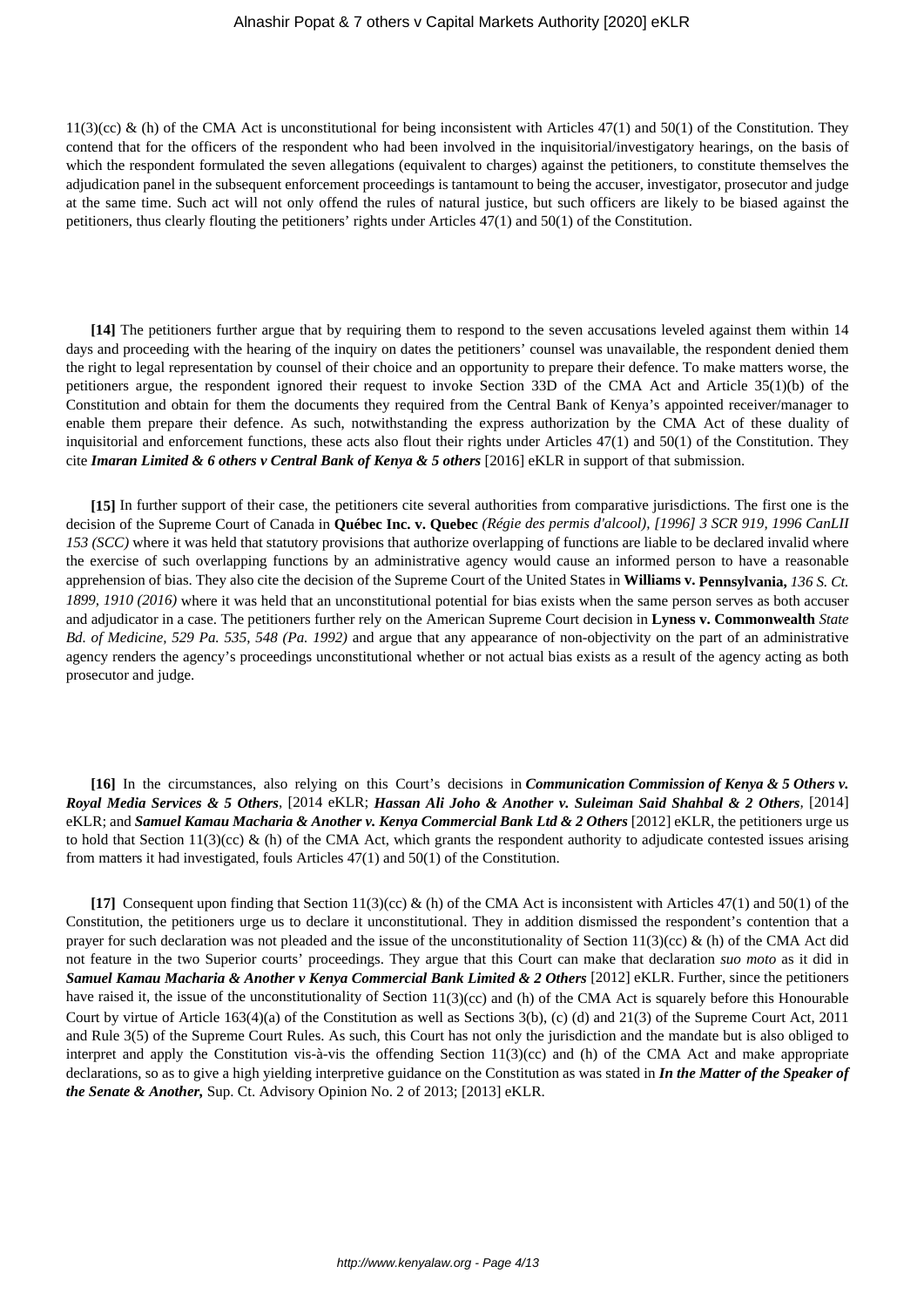**[18]** The petitioners further submit that by declaring Section 11(3)(cc) & (h) of the CMA Act unconstitutional, this Court will simply be enforcing Article 2(4) of the Constitution which provides that "*any law … that is inconsistent with this Constitution is void to the extent of the inconsistency* …" and applying Section 7(1) of the Sixth Schedule to the Constitution which requires "*all law in force immediately before*" the promulgation of the Constitution, 2010 to "*be construed with the alterations, adaptations, qualifications and exceptions necessary to bring it into conformity with the Constitution*." And on the authority of *Mary Wambui Munene v Peter Gichuki King'ara & 2 Others* [2014] eKLR, they contend that that declaration should apply retrospectively to the date of promulgation of the Constitution, the said provisions having predated the promulgation of the Constitution.

**[19]** The petitioners furthermore faulted the Court of Appeal for relying on the Canadian Court of Appeal decision in the case of *Brosseau v. Alberta Securities Commission, [1989] 1 S.C.R. 301* which had been overturned by the Canadian Supreme Court in *Quebec Inc. v. Quebec*, (supra) and is, at any rate, inconsistent with those of our High Court in *Solomon Muyeka Alubala v. Capital Markets Authority and Another,* [2019] eKLR, as well as *Aly-Khan Satchu v. Capital Markets Authority* [2019] eKLR.

**[20]** The petitioners also dismissed the respondent's argument that an order to foul the alleged overlapping will thwart the objective of the CMA Act. They thus argue that Section 11A of the CMA Act, which is a codification of international best practices, read together with Section 14(1) thereof which authorizes delegation of some of the respondent's functions as well as Section 34A (4) which authorizes the respondent to refer some matters to the Capital Markets Tribunal, were meant to take care of unique situations like the one of conflict and possible complicity obtaining in this case.

**[21]** On those submissions, the petitioners pray that this appeal be allowed, the judgment of the High Court be restored and the respondent be ordered to pay, to the appellants, compensation in the sum this Court may deem fit to award for the damage they suffered as a result of the respondent's attempted enquiry. They also seek costs as well as interest thereon.

#### **G. RESPONDENT'S SUBMISSIONS**

**[22]** In response to the petitioners' above submissions, on the first issue, the respondent admits that under the *nemo judex in causa sua esse* principle, which applies to administrative proceedings before statutory bodies, members of adjudicatory panels should not be involved in the investigatory stages of a proceeding as that would give rise to a reasonable apprehension of bias. However, statutory authorization for overlapping functions are an exception to this rule and is meant to achieve the objectives of a statute. The respondent cites the cases of *Judicial Service Commission –vs- Gladys Boss Shollei & Another* [2014] eKLR, and *Ernst & Young LLP v Capital Markets Authority & Another* [2017] eKLR in support of that submission.

**[23]** Citing Jacob K. Gakeri's Article**,** *Regulating Kenya's Securities Markets: An Assessment of the Capital Markets Authority's Enforcement Jurisprudence*, the respondent further argues that an effective enforcement regime is the bedrock of investor protection and the confidence required in capital markets. To achieve that objective, the respondent submits that Section 11(3) of the CMA Act grants wide powers to the CMA to enable it instill discipline upon any errant player with a view to regulating and facilitating development of an orderly, fair and efficient capital market in Kenya. The respondent contends that if the petitioners' prayer is granted and Section 11(3) (cc) & (h) is declared unconstitutional, the efficaciousness of CMA's regulation will be lost spelling doom to the Kenyan capital market. Such an interpretation would also ruin the alternative dispute resolution mechanism under **Article 159(2) (c)** of the Constitution and also hamper the operations of all other regulatory bodies such as the Central Bank of Kenya and the Competition Authority of Kenya tasked with investigating and sanctioning errant market players which would be absurd. Errant financial market players would ride roughshod in Kenya and such interpretation would spell the beginning of a dark period for investors.

**[24]** The respondent furthermore argues that the CMA Act is deliberately designed to empower the CMA to perform overlapping roles in the capital market oversight and that does not constitute a violation of Article 50(1) as read with Article 25(c) and/or Article 47 of the Constitution. As such, the petitioners' accusation that the respondent, having approved the bond issue,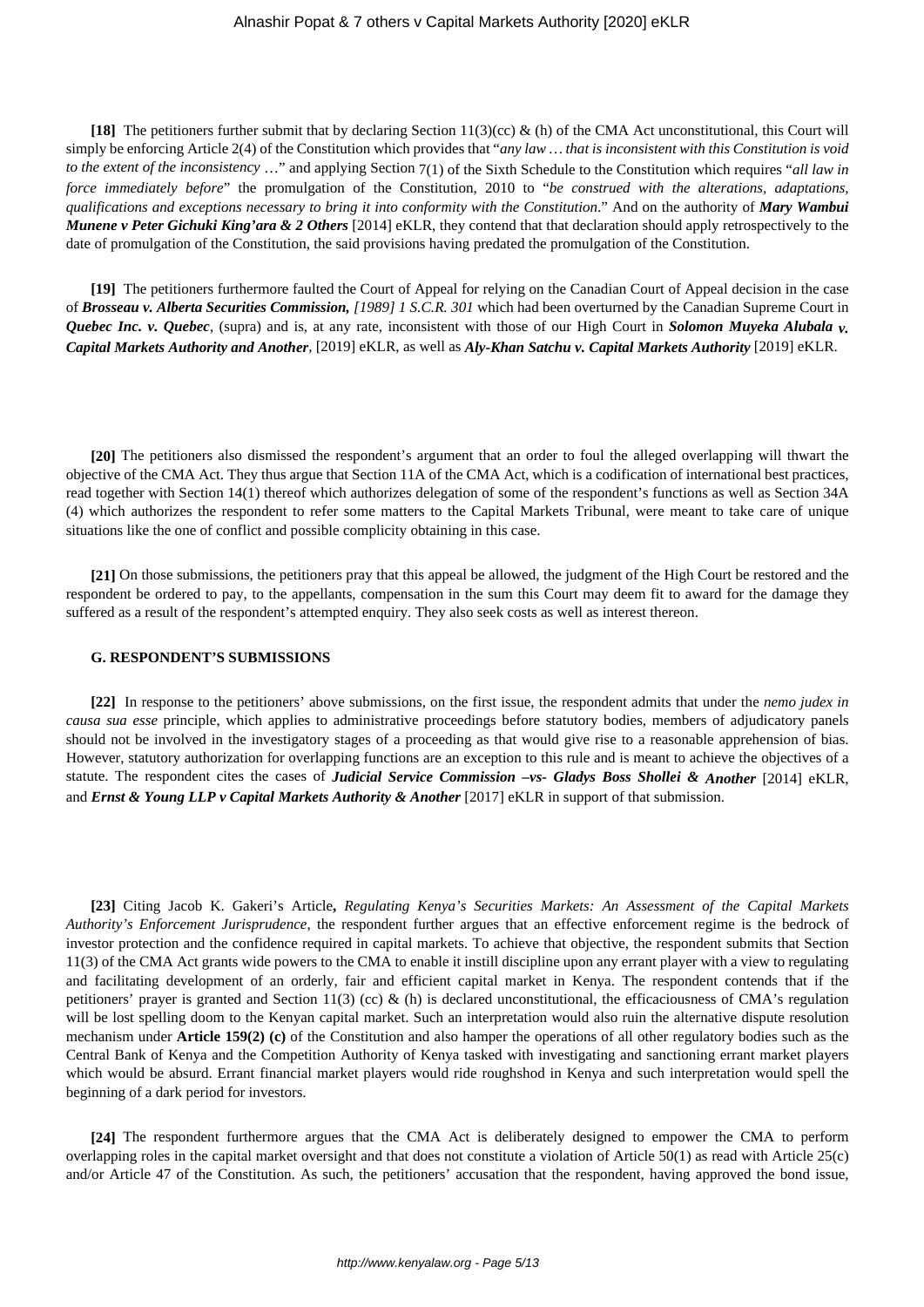turned around and investigated, with a view to taking enforcement action against the appellants (if found culpable), is tantamount to being the accuser, investigator, prosecutor and judge at the same time, has no basis. As stated, the CMA Act expressly authorizes those actions, so submits the respondent.

**[25]** The respondent further argues that in considering the provisions of Article 50(1) as read with Article 25(c) and Article 47 of the Constitution, as Mativo J. stated *in Aly Khan Satchu v Capital Markets Authority* [2019] eKLR**,** the respondent's proceedings under the CMA Act should not be equated to a criminal trial. Instead, as was stated in *Dry Associates Limited v. Capital Markets Authority & Another Interested Party Crown Berger (K) Ltd* [2012] eKLR**,** they should be fairly informal, expeditious, efficient, lawful and reasonable.

**[26]** The respondent in addition argues that though the *Quebec Inc. case* is distinguishable from the *George Brosseau case* in that the latter dealt with the liquor licensing permit, the *Quebec Inc.* case actually upheld the ratio in the *George Brosseau case* on the exemption that flexibility must be shown towards administrative tribunals in the application of the *nemo judex in causa sua esse* principle and that plurality of functions is not necessarily problematic.

**[27]** In the circumstances, the respondent urges that the overlapping mandate granted by the CMA Act to the respondent does not constitute a violation of the appellants' constitutional rights under Articles 47(1) and 50(1) (as read with Article 25(c)) of the Constitution.

**[28]** On the second issue, the respondent argues that the unconstitutionality of Section 11(3) of the CMA Act was not pleaded in the High Court petition and did not feature in the two Superior Courts' proceedings. This Court cannot therefore entertain such a prayer. It is an afterthought and there is therefore no basis for declaring Section 11(3) (cc) & (h) of the CMA Act unconstitutional, it submits.

**[29]** On bias, the respondent denies that any inquisitorial hearing, which was presided over by the CMA's Chairman of the Board, Mr. James Ndegwa, CMA's Chief Executive Officer, Mr. Paul Muthaura and CMA's Assistant Manager of the Licensing and Approvals Department or at all, was held on 13th January 2016. What happened, according to the respondent, is that on 24th December 2015, the respondent invited the appellants to a meeting on 13th January 2016 to discuss and provide information on the circumstances prevailing in the Bank from the application to the approval of the bond issue. The appellants with their counsel attended that meeting at which the respondent informed them that the conduct of all the parties in the issuance of the bond would be fully inquired into.

**[30]** Based on the information gathered from the petitioners and that derived from affidavits filed by stakeholders and the CBK's said receiver/manager in various court proceedings, on 6th May 2016, the respondent served the petitioners with a notice to show cause and required them to respond in writing within 14 days and to appear before the respondent on 24th May 2016 to make their submissions on the alleged breaches. However, at the instance of the petitioners and their advocates, the hearing was adjourned twice. And before the hearing that was scheduled for 16th June 2016, the appellants filed Constitutional Petition No. 245 of 2016, which gave rise to this appeal.

**[31]** The respondent also contends that the allegation that the Chairman of the Board, Mr. James Ndegwa, CMA's Chief Executive Officer, Mr. Paul Muthaura and CMA's Assistant Manager of the Licensing and Approvals Department are conflicted has no basis. Other than submitting globally that Article 47(1) of the Constitution would be violated, the petitioners did not make out a case, either before the High Court or before the Court of Appeal, for a reasonable apprehension of bias.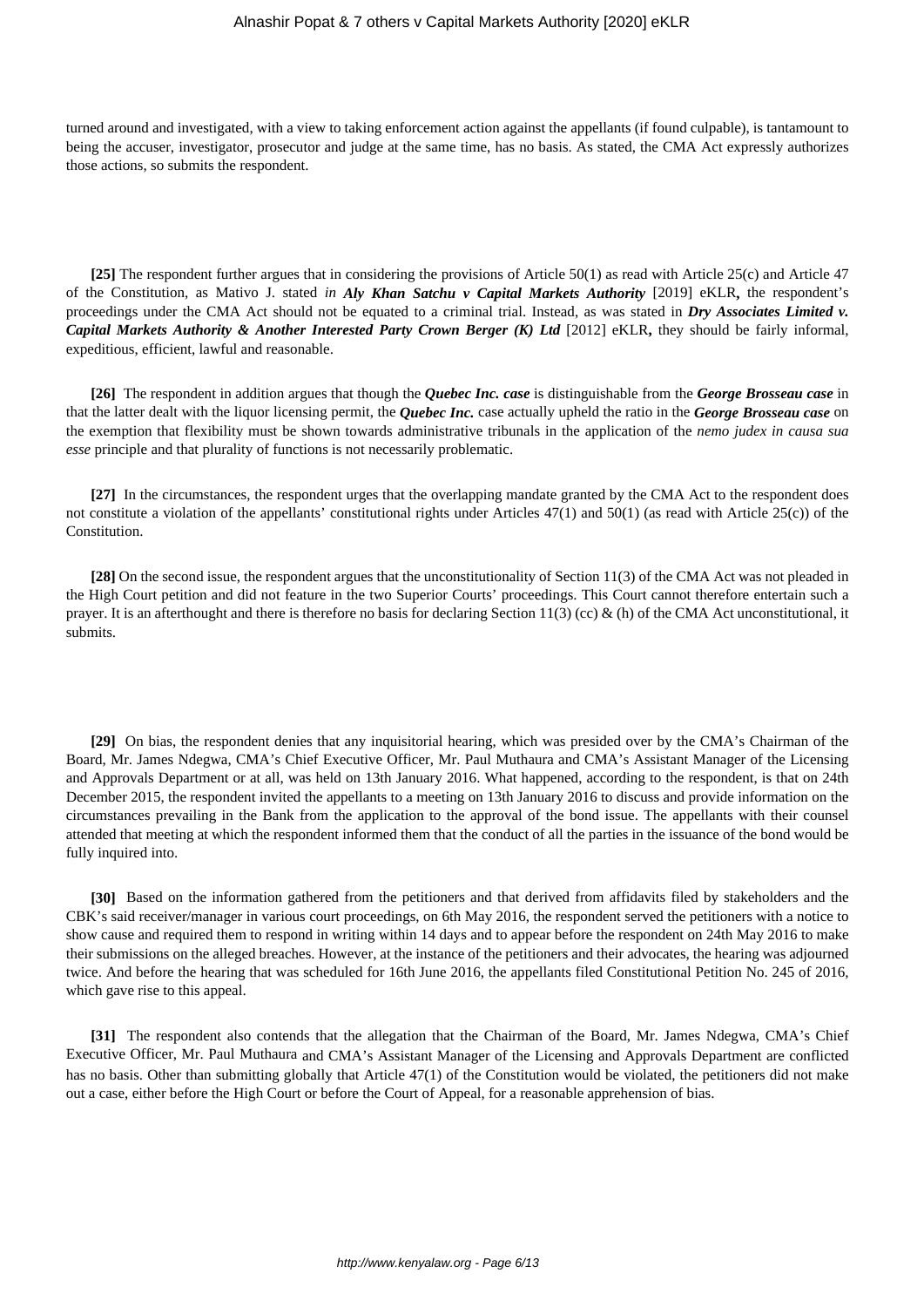**[32]** The respondent submits that under Section 6(3) of the CMA Act, the Chairman of CMA is mandated to preside over all meetings of the Board of CMA. Section 8 gives the CEO administrative functions. Ms. Mary Njuguna, the Assistant Manager in charge of Licensing and Approvals was the most suited person to gather information on the bond issue. However, when the appellants were summoned for hearing on 31st May 2016, as the minutes of that meeting show, Ms. Njuguna did not appear. At any rate, the appellants did not raise any objection or conflict on the composition of the hearing panel.

**[33]** The respondent further contends that this case is distinguishable from the **Solomon Alubala** case relied upon by the petitioners in that there was a hearing in that case. In this one, the hearing was nipped in the bud. The respondent cited the case of the *Judicial Service Commission v. Gladys Shollei & Another* [2014] eKLR and Lord Denning's statement in English Court of Appeal decision in *Regina v Race Relations Board, Ex parte Selvarajan* [1975] 1 WLR 1686, [1976] 1 All ER 12 for the proposition that administrative bodies are the masters of procedure in their proceedings and unless one can prove that there was acute procedural impropriety, the courts should not intervene.

**[34]** On those submissions, the respondent urges us to dismiss this appeal with costs.

### **H. ANALYSIS**

**[35]** As stated, the substratum of this appeal is the propriety of the dual statutory mandate granted to the respondent as the investigator and enforcer of capital markets violations in Kenya. The petitioners contend that Section 11(3)(cc) & (h) that vests the respondent with that dual statutory mandate is unconstitutional. They also accuse the respondent of bias for the reason that fair play would frown upon the respondent's investigatory and enforcement mandate in this case.

**[36]** While conceding that under the *nemo judex in causa sua esse* principle the overlapping mandate should ordinarily not be allowed, the respondent on the other hand posits that in the case of bodies regulating securities, the overlap is an exception if authorized by statute and the discharge of that dual mandate is not unconstitutional.

**[37]** As stated, three main issues are raised in this appeal. They are: whether the overlapping roles that the Capital Markets Act vests in the Capital Markets Authority constitutes a violation of Articles 47(1) and 50(1) (as read with Article 25(c)) of the Constitution; whether Section 11(3) (cc) and (h) of the Capital Markets Act which authorizes the overlapping is and should be declared unconstitutional; and whether the respondent's attempted enforcement proceedings were or were likely to be biased against the petitioners.

**[38]** Having considered the parties' written and oral submissions on the three issues, we would like to observe that the importance of capital markets cannot be over-emphasized. The capitals markets are *"a fundamental component of the financial sector in achieving a robust and sustaining economic development."*

They assist governments to close resource gaps by providing *"alternative sources of long-term finance for long-term productive investments";* they assist raise *"equity and infrastructure development capital via long dated bonds and asset backed securities";* they provide *"avenues for investment opportunities that encourage a thrift culture critical in increasing domestic savings and investment ratios that are essential for rapid industrialization";* and they encourage *"broader ownership of productive assets by retail investors" [including pensioners], a critical aspect of poverty reduction.1* Securities also *"support corporate initiatives finance the exploitation of new ideas and facilitate the management of financial risk."2*

**[39]** Due to these fundamental roles that the Capital Markets Authority plays in a country's economy, sound and effective regulation to foster public and investor confidence in the integrity, growth and development of securities markets is imperative.3 Effective regulation also serves the purposes of "*protecting investors, reducing systemic risk and ensuring that markets are fair, efficient and transparent."4* It is for these reasons that capital markets world over are highly regulated.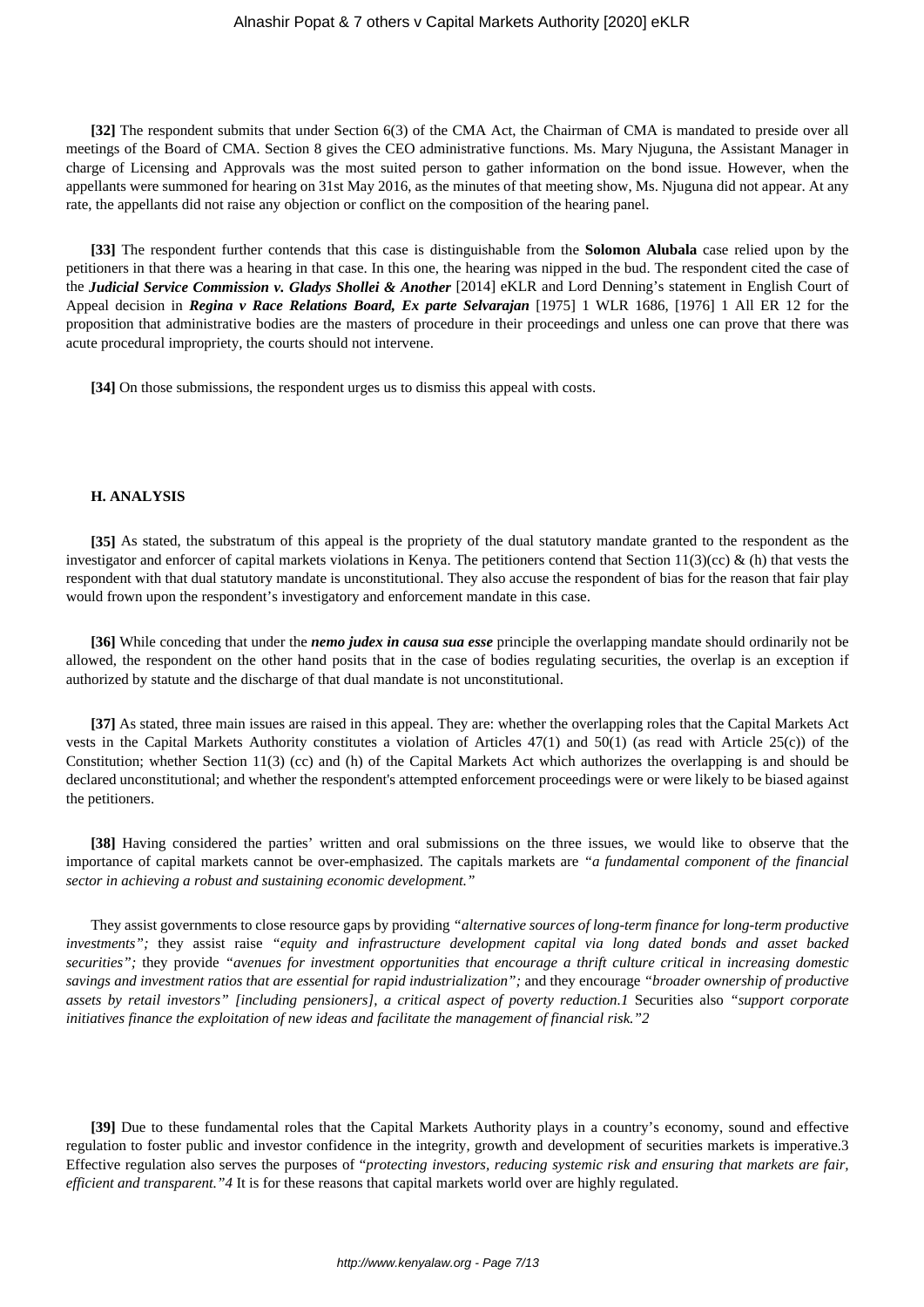**[40]** Apart from an effective regulatory framework, an enforcement regime is also critical. "*Enforcement determines the efficaciousness of regulation*." As Dr. Gakeri further observes, "*an effective enforcement regime is the bedrock of investor protection and [the] confidence required in capital markets.*" And the "*effectiveness of the regulatory scheme rests upon the nature and scope of enforcement tools*"5 granted to the regulatory body.

**[41]** In most common law jurisdictions, for instance Australia; Uganda; Tanzania, Nigeria; and Ghana, the regulatory and enforcement frameworks are statutory with the relevant statutes also creating the regulatory authorities and spelling out their functions. Though there is no uniform regulatory and enforcement scheme, to achieve the objective of their statutes, most jurisdictions, [including Kenya], expressly authorise an overlap of functions which in normal judicial proceedings would be kept separate.

**[42]** In Kenya, as is clear from its preamble, the objective of the Capital Markets Act is to "*establish a Capital Markets Authority for the purpose of promoting, regulating and facilitating the development of an orderly, fair and efficient capital market in Kenya and for connected purposes*." This is the objective we are required to keep in view while interpreting the CMA Act vis-a-vis the provisions of Articles 47 and 50(1) of the Constitution.

**[43]** One of the canons of statutory interpretation, as was stated in the case of *Commissioner of Income Tax v. Menon* [1985] eKLR, is the appreciation of the social and historical background of a legislation. The historical background to this case is that, prior to the enactment of the CMA Act, the capital market in Kenya faced multiple challenges running from illicit intermediaries to lack of proper legislative guide hence the need for a firm regulatory regime. To achieve the objective of the CMA Act therefore, the Capital Markets Authority (CMA), established under Section 5 of the CMA Act, is, under Section 11(1) thereof charged with the responsibility of, *inter alia*, developing "*all aspects of the capital markets with particular emphasis on the removal of impediments to, and the creation of incentives for longer term investments in, productive enterprises*" to facilitate "*wider participation of the general public in the securities commodities market and derivatives market*"; and "*the protection of investor interests*."

**[44]** To achieve this objective, Section 11(3) of the CMA Act grants the Capital Markets Authority (CMA) wide powers to enable it instill discipline upon any errant player, with a view to regulating and facilitating the development of an orderly, fair and efficient capital market in Kenya, in line with the preamble to the Act.

**[45]** The provisions of the impugned Section 11(3)(cc) & (h) authorize the Authority to:

*"(cc) impose sanctions for breach of the provisions of this Act or the regulations made thereunder, or for non-compliance with the Authority's requirements or directions, and such sanctions may include— levying of financial penalties …; ordering a person to remedy or mitigate the effect of the breach, make restitution or pay compensation to any person aggrieved by the breach; publishing findings of malfeasance by any person; suspending or cancelling the listing of any securities … for the protection of investors"; and to*

*"(h) inquire, either on its own motion or at the request of any other person, into the affairs of any person which the Authority has approved or to which it has granted a licence and any public company the securities of which are publicly offered or traded on an approved securities exchange or on an over the counter market."*

**[46]** Is this overlap unconstitutional" In other words, does the overlap foul the *nemo judex in causa sua esse* principle and is thus unconstitutional as the petitioners argue"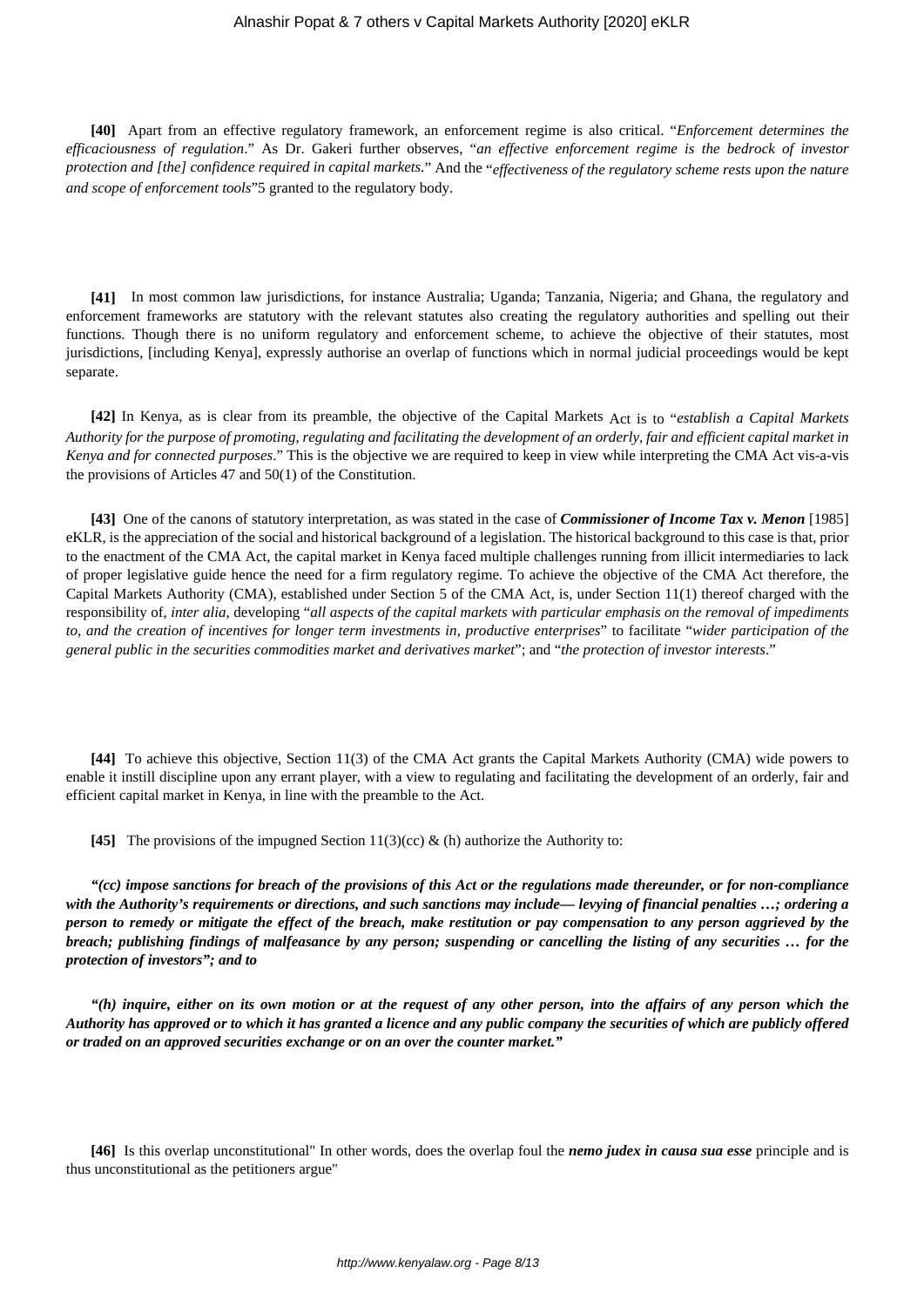**[47]** We do not think that the overlap *per se* is unconstitutional. The rights to fair administrative action and fair hearing are universal. The natural justice *nemo judex in causa sua esse* principle is one of the fundamental principles in literally all common law jurisdictions. It is an exemplification of Lord Hewart, CJ's famous maxim in the case of **R v. Sussex Justices,** *ex parte* **McCarthy** [1924] 1 KB 256, [1923] All ER Rep 233 that justice should not only be done but also be seen to be done.

**[48]** This principle is obviously blurred when one presides in the adjudication of one's cause or in a process one has an interest in. As the US Supreme Court stated in the case of **Re Murchison**, 349 U.S. 133, 136 (1955), cited to us by counsel for the petitioners, no person should be allowed to be a judge in his own cause or in a cause he has an interest in its outcome. Interest here includes a situation where one desires or is keen on obtaining a given result. A prosecutor, for example, has an interest in the conviction of a suspect he hauls into court.

**[49]** Having so stated, we would also agree with counsel for the respondent that there are exceptions to most principles. An important exception to the *nemo judex in causa sua esse* principle raised in this case is where the overlap of functions is a creature of statute and as long as the constitutionality of the statute is not in issue. Enunciating this exception in the Canadian case of **Re W. D. Latimer Co. and Attorney-General for Ontario** (1973), 2 O.R. (2d) 391**,**affirmed sub nom**. Re W. D. Latimer Co. and Bray** (1974), 6 O.R. (2d) 129, Dubin, JA stated:

**"***Where by statute the tribunal is authorized to perform tripartite functions, disqualification [on the ground of bias] must be founded upon some act of the tribunal going beyond the performance of the duties imposed upon it by the enactment pursuant to which the proceedings are conducted. Mere advance information as to the nature of the complaint and the grounds for it are not sufficient to disqualify the tribunal from completing its task.***"**

**[50]** As the Canadian Supreme Court later stated in the case of *Brosseau v. Alberta Securities Commission,* [1989] 1 S.C.R. 301, "*Administrative tribunals are created for a variety of reasons and to respond to a variety of needs*." In the case of securities commissions, that courts added,

**"***By their nature, such commissions [read tribunals] undertake several different functions. They are involved in overseeing the filing of prospectuses, regulating the trade in securities, registering persons and companies who trade in securities, carrying out investigations and enforcing the provisions of the Act***."**

**[51]** Such bodies will therefore have repeated dealings, in both administrative or adjudicative capacities, with the same parties. It is for this reason and to achieve the efficiency required in the operations of the securities markets, that the legislatures more often than not, allow for an overlap of functions which in normal judicial proceedings would be kept separate.

**[52]** In the said case of *Georges R. Brosseau v The Alberta Securites Commission,* Brosseau was a solicitor who prepared the prospectus of a company that later went into bankruptcy. The Alberta Securities Commission launched an investigation into the affairs of the company and in that regard summoned Brosseau to show cause why a cease trading order and/or possible deprivation of certain statutory exemptions would not be made against him. Brosseau raised a preliminary objection that the Commission had no jurisdiction to entertain any such proceedings against him. Upon the Commission overruling that objection, he unsuccessfully appealed to the Alberta Court of Appeal. The major issue in his further appeal to the Canadian Supreme Court was whether there was a reasonable apprehension of bias given that the Commission's Chairperson was involved in investigative stages.

**[53]** In its decision in that case, the Canadian Supreme Court held that in assessing allegations of bias, courts must be sensitive to the fact that, in their "protective role", securities commissions have a special character. As such, it is not enough to merely claim bias because a commission, in undertaking its preliminary internal review, did not act like a court. If it is clear from its empowering legislation that certain activities which might otherwise be considered "biased" form an integral part of its operations and the Commission has not acted outside its statutory authority, the doctrine of "reasonable apprehension of bias" *per se* cannot be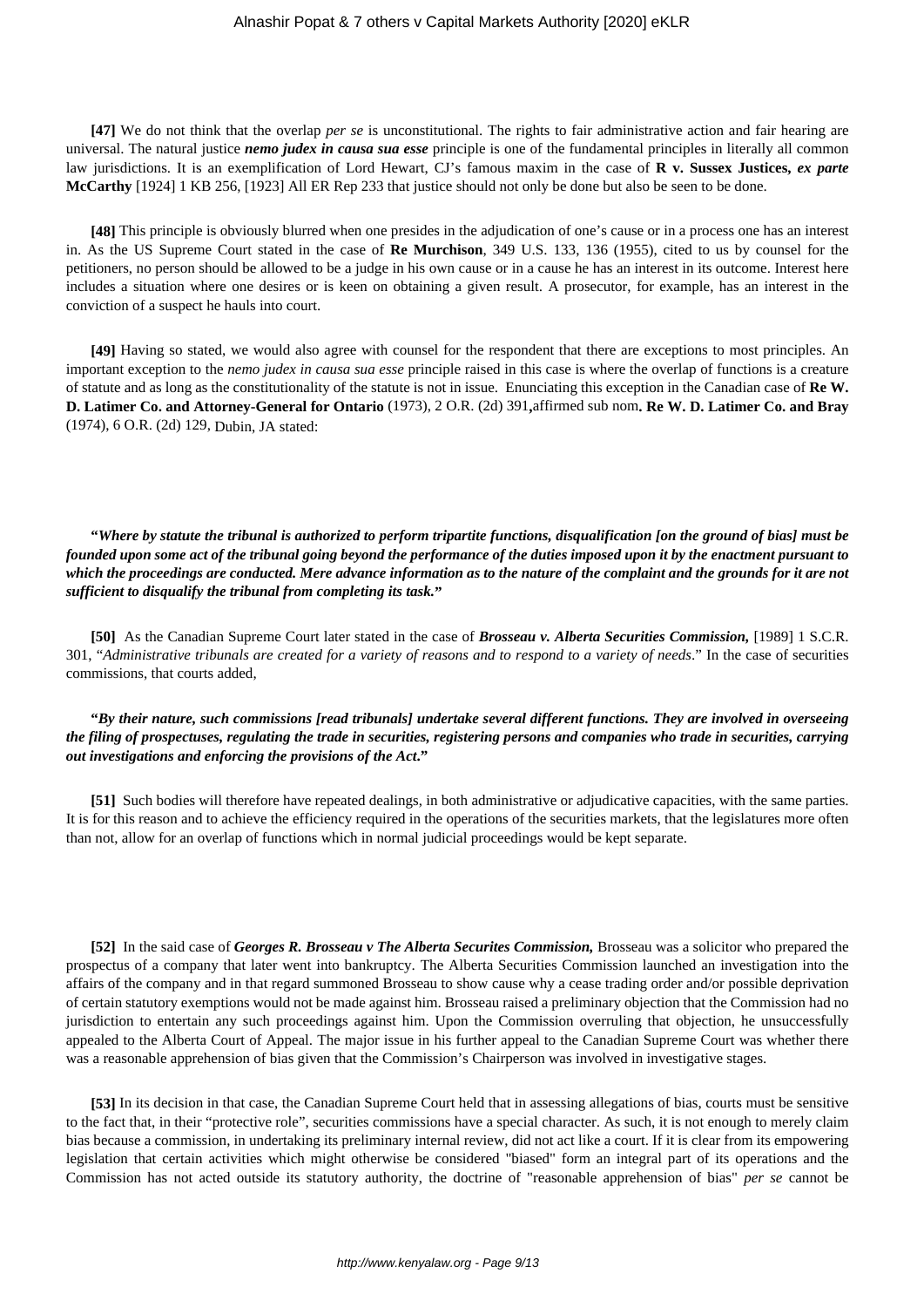sustained. The Commission's structure and responsibilities as well as the manner of the discharge of its mandate must, *inter alia*, be considered.

**[54]** We endorse this view. Administrative tribunals are not supposed to operate like courts of law. That is why they are allowed to be masters of their own procedure although they must act fairly. (See Lord Denning's dictum in *Selvara Jan v. Race Relations* **Board** [1976] 1 ALL ER 12). And that is also why we agree with the respondent that for purposes of efficiency and in the carrying out of the objective of the CMA Act, especially in the expeditious disposal of disputes that arise in the operations of the capital markets, the functions set out in Section 11(3)(cc)(h) cannot be performed by separate bodies. To fragment the discharge of those functions will, in our view, lead to disputes dragging for years on end and thus defeating one of the crucial objectives of the CMA Act: efficiency. As such, these functions have, as of necessity, to be discharged by one body hence the overlap in the mandate granted to CMA.

**[55]** In the circumstances, we find and hold that Section 11(3) (cc) & (h) of the CMA Act is not unconstitutional. The overlapping mandate does not *per se* render the Section unconstitutional. What might turn out to be unconstitutional is the discharge of that dual mandate.

**[56]** Is that the case in this matter" Did the respondent, in its attempt to adjudicate over the issues raised in this matter act or was likely to act unconstitutionally"

**[57]** These questions thrust to view the critical qualifications given in both the *Brosseau* and *Latimer Cases* that the exception to the *nemo judex in causa sua esse* principle is on the assumption that "*the constitutionality"* of the statute is not in issue and in the discharge of its overlapping mandate, a tribunal does not go "*beyond the performance of the duties imposed upon it by the empowering legislation*."

**[58]** Besides the universal application of the *nemo judex in causa sua esse* principle, in our system, the principle is also entrenched in our 2010 Constitution. The rights to fair administrative action and fair hearing are constitutionally underpinned under Articles 47(1) and 50(1) of the 2010 Constitution. Consequently, even though we have held that Section 11(3) (cc) &

(h) of the CMA Act is not unconstitutional, we need to determine if the respondent's discharge of its dual mandate in this matter was itself likely to be unconstitutional. This calls for a critical balancing act in the interpretation of Articles 47(1) and 50(1) of the 2010 Constitution as against the dual investigative and enforcement mandate that Section 11(3) (cc) & (h) of the CMA Act grants to the respondent when allegations of bias are made in court.

**[59]** In such case, as already observed, one of the canons of statutory interpretation is that the historical background of a legislation must be taken into consideration—*Commissioner of Income Tax v. Menon* [1985] eKLR. As was stated in the case of *Judges & Magistrates Vetting Board & 2 Others v. Centre for Human Rights & Democracy & 11 Others*, [2014] eKLR, the court must be guided by the letter and spirit of the provisions of Articles 50(1) and 47(1) as read with Article 25(c) of the Constitution and give life to Parliament's intention in the enactment of section 11(3) (cc) & (h) of the Capital Markets Act by ensuring that its interpretation of these provisions does not hamper the operations of the CMA and/or those of other regulatory bodies such as the Central Bank of Kenya and the Competition Authority of Kenya. As such, in the words of the Canadian Supreme Court in *Brosseau* Case, quoting Wright J's observation in the *Latimer Case*, the court must ensure that a party:

**"…** *is not unfairly dealt with or put in a position of potential unjustified peril at the hands of some person or body exercising jurisdiction. It must on the other hand [ensure that] … bodies seeking to perform their public duty are not unduly hampered in their work and that the purpose of the Legislature, if it be the source of their jurisdiction, is respected and realized as it has been expressed.***"**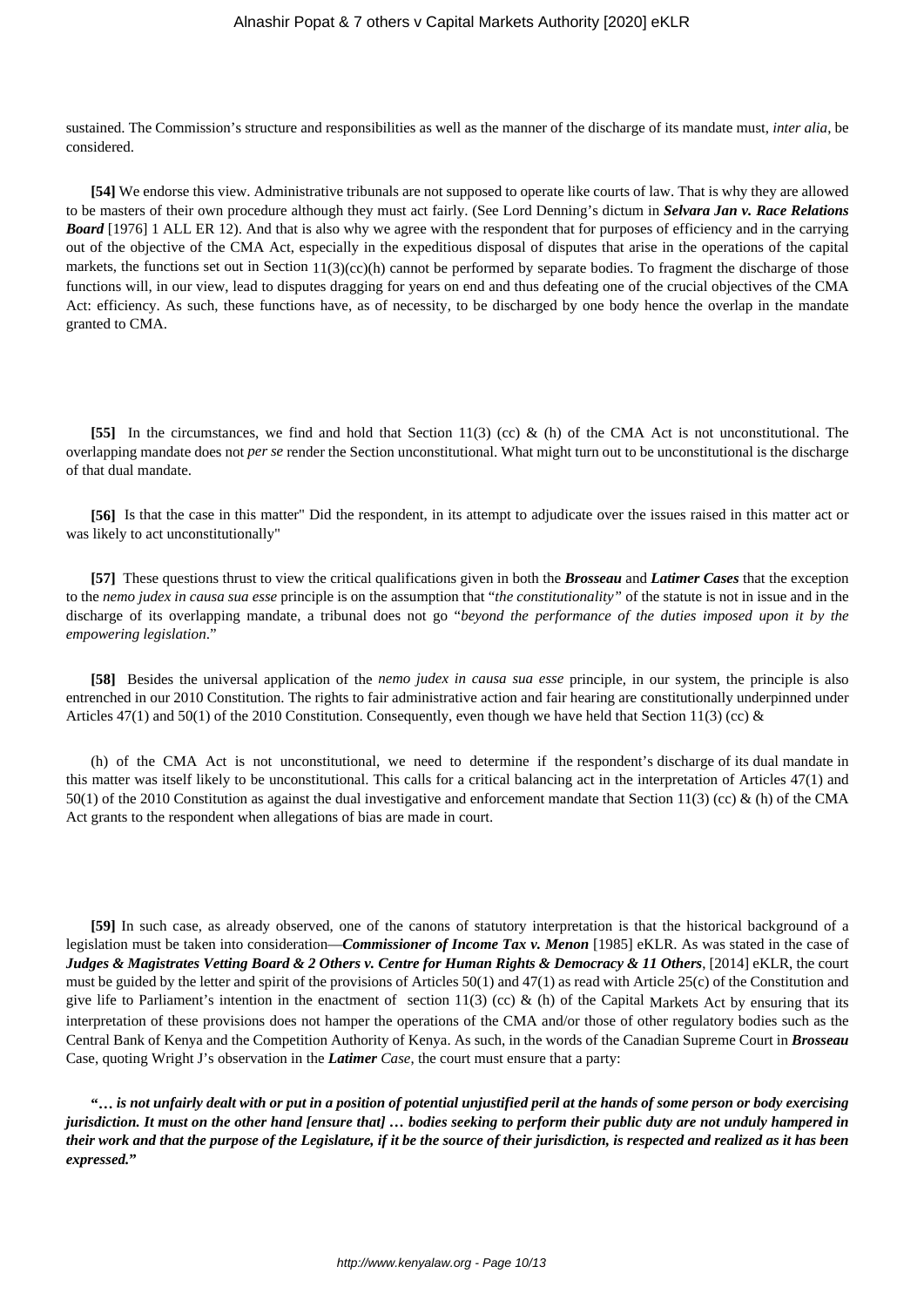**[60]** On these established legal principles, we agree with the petitioners that in the promotion of public policy and efficient administration of the securities market in Kenya, the right to a fair administrative action cannot be sacrificed at the altar of efficiency or public interest. In this regard, we agree with the High Court decision in *Republic v County Government of Mombasa Ex-parte Outdoor Advertising Association of Kenya* [2014] eKLR that "*there can never be public interest in breach of the law … because public interest must accord to the Constitution and the law as the rule of law is one of the national values under Article 10 of the Constitution*." And as the Court of Appeal added in *Capital Markets Authority v Jeremiah Kiereini & Another* [2014] eKLR*,* individual rights "*are so fundamental that they cannot be limited even by public interest*."

**[61]** In this case therefore, in the discharge of its dual mandate, laudable as it obviously is, the respondent cannot be allowed to ride roughshod over the non-derogable constitutional rights of investors. That will obviously be counterproductive and instead of engendering the confidence required in the capital markets, it will scare away the very prospective investors it is seeking to entice. So, if broader and greater public interest cannot override the right to fair hearing, it follows therefore, that narrow interests such as fostering investor confidence in the securities market cannot be used as an excuse to deprive the petitioners of their constitutional right to a fair hearing of the allegations against them.

**[62]** As such, while we accept the duality of the respondent's mandate under Section  $11(3)(cc)$ (h) of the CMA Act, in any matter that can be classified as judicial or quasi-judicial, or one where, in the view of a reasonable man conversant with the matter, there is likely to be bias or a reasonable apprehension of bias, the respondent must observe the *nemo judex in causa sua esse* rule.

**[63]** In the circumstances, and in the words of the High Court in *Ernst & Young LLP v Capital Markets Authority & Another* [2017] eKLR, the respondent "*is required to observe and accord persons under investigations and or any person likely to be adversely affected by their decision a fair process and in particular it is required to adhere to the principles of natural justice and comply with the provisions of Articles 50 (1) and 47 of the constitution*." In other words, the reasonable apprehension of bias test is the key test.

**[64]** Furthermore, reasonable apprehension of bias is a legal standard for disqualifying judges and administrative decisionmakers for bias. As such, the simple question which we require to answer in this case is whether there was or is a real possibility that a reasonable person, properly informed and viewing the circumstances realistically and practically, could conclude that the respondent might well be prone to bias. If the answer is in the affirmative, that will be a constitutional violation that cannot be overlooked in the name of public interest.

**[65]** We also agree with the petitioners that enforcement proceedings are not necessarily administrative merely because the enforcement body is an administrative one. In the words of the Constitutional Court of South Africa in *President of the Republic of South Africa and others v South African Rugby Football Union and Others* (CCT16/98) [1999] ZACC 11*: "The focus of the enquiry as to whether conduct is 'administrative action' is not on the arm of government to which the relevant actor belongs, but on the nature of the power he or she is exercising."* In *Cojuangco vs. PCGG,* 190 SCRA, the Supreme Court of Philippines, whilst prohibiting a law enforcer from investigating his own complaint, held that a preliminary investigation, though not a trial, amounted to a judicial proceeding on account of the nature of the function. In that characterization, it said "*An act becomes judicial when there is opportunity to be heard and for, the production and weighing of evidence, and a decision is rendered*."

**[66]** So, upon the characterization of the functions of the agency that are in question as judicial or quasi-judicial, the agency becomes a "tribunal" and must, in exercising those functions, comply with the requirements of impartiality and independence.

**[67]** In this case, we find and hold that in the discharge of its mandate under the CMA Act, the respondent must always first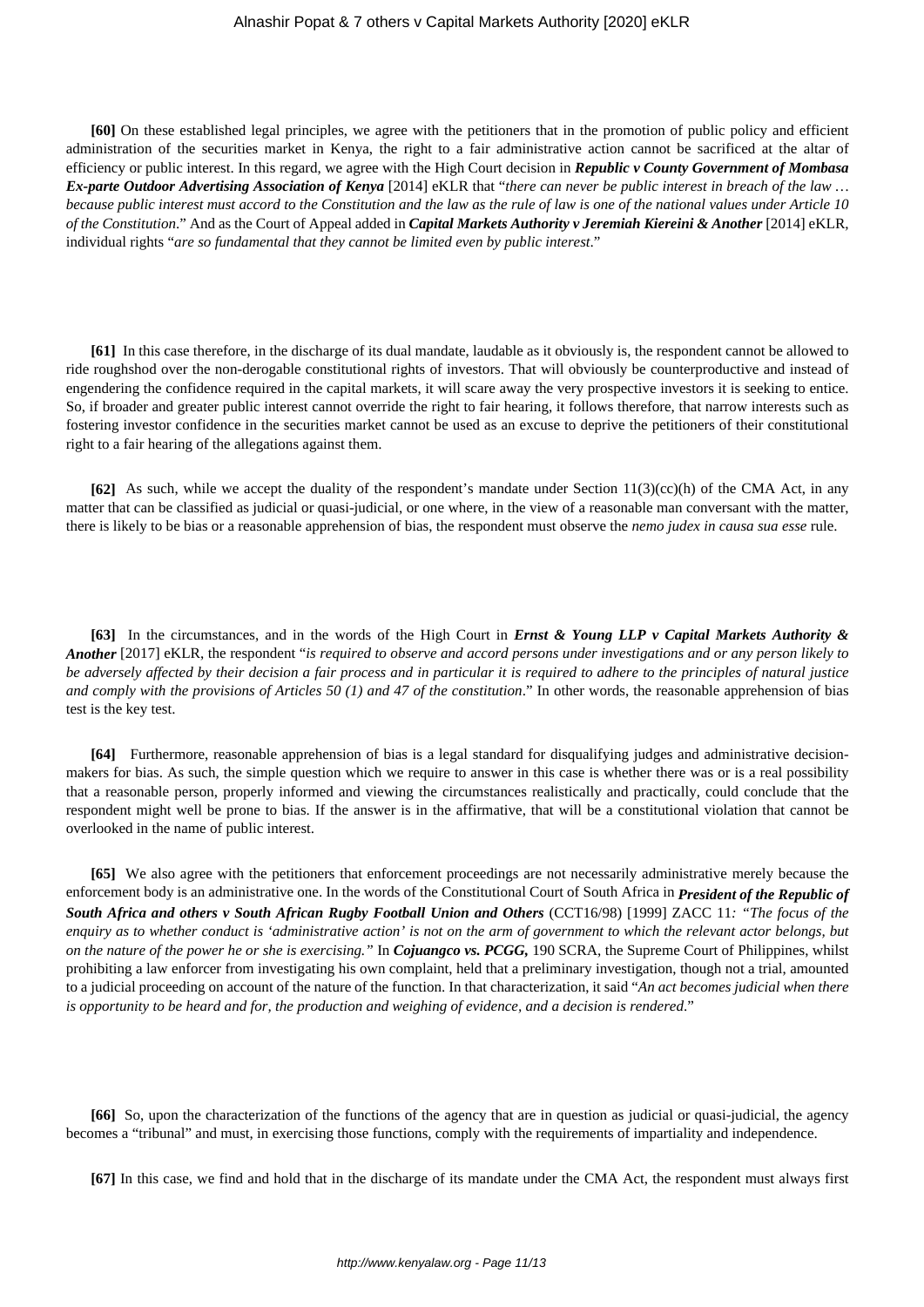determine whether or not its act or decision is judicial or quasi-judicial and whether or not it is likely to adversely affect the rights the persons or bodies under investigation. If it is either of the two or both, it must comply with the requirements of impartiality and independence under Articles 50 (1) and 47 of the Constitution. And it has no difficulty in doing so as Sections 11A(1) and 14(1) of the CMA Act empowers the respondent to delegate its functions and powers to other bodies or persons. As such, the objectives of the CMA Act will still be realized.

**[68]** So, by the respondent merely referring to the enforcement proceeding in this matter, euphemistically, as "administrative" does not change its intrinsic character. We are in no doubt that the nature of the enforcement proceedings sought to be undertaken by the respondent against the petitioners in this matter bespeaks a quasi-judicial process because, based on the material evidence placed before it, the respondent would have had to determine the culpability or otherwise of the petitioners. If found culpable, pursuant to Section 11(3)(cc) of the CMA Act, the respondent would impose sanctions, including financial penalties against the petitioners.

**[69]** As the trial Judge found, there was also a possibility of bias in this case. This is because the respondent had approved the Kshs. 2 billion bond issue. Upon information that the management of Imperial Bank Limited had been running a scheme of fraudulent disbursements resulting in losses running into billions of shillings, a factor the respondent should perhaps have discovered in the appraisal of the bond, Central Bank placed the Bank under receivership. An investigation into the propriety of the bond issue, to establish, as stated in the Notices to Show Cause, the petitioners' "*culpability for the contravention of the provisions of the Capital Markets Authority Act and determination of the appropriate enforcement action to be taken against*" the petitioners, would, no doubt, have cast aspersions upon the respondent's diligence. To shield itself against that eventuality, the respondent was likely not going to approach the decision-making process in the enforcement proceedings with the impartiality appropriate for that decision.

**[70]** Furthermore, from the evidence provided of the processes leading to the issuing of the Notices to Show Cause, the respondent's Board that appraised and approved Imperial Bank's Bond Issue application, is the same Board that initiated and conducted preliminary investigations into the petitioners' conduct in relation to the Bond Issue application and upon satisfying itself that the petitioners may have violated the relevant provisions of the Act and the Regulations made thereunder, made a decision to charge the petitioners and went ahead to formulate the requisite charges. It is this same Board that purported to preside over the hearing of the petitioners' cases. This would obviously lead to an inescapable appearance of partiality on the respondent's part.

## **I***.* **DETERMINATION**

**[71]** For the foregoing reasons, we allow this appeal in part and direct that each party should bear its own costs. The respondent may proceed with its enforcement proceeding subject to what we have stated above.

## **J. FINAL ORDERS**

*(a) The petitioners' appeal is allowed to the extent that the respondent may proceed with its enforcement proceedings against the petitioners through its delegated authority under Section 11A(1) and or Section 14(1) of the CMA Act;*

*(b) Each party to bear its own costs.*

**DATED** and **DELIVERED** at **NAIROBI** this **11th** Day of **December 2020.**

**............................ ..............................**

# **D. K. MARAGA M. K. IBRAHIM**